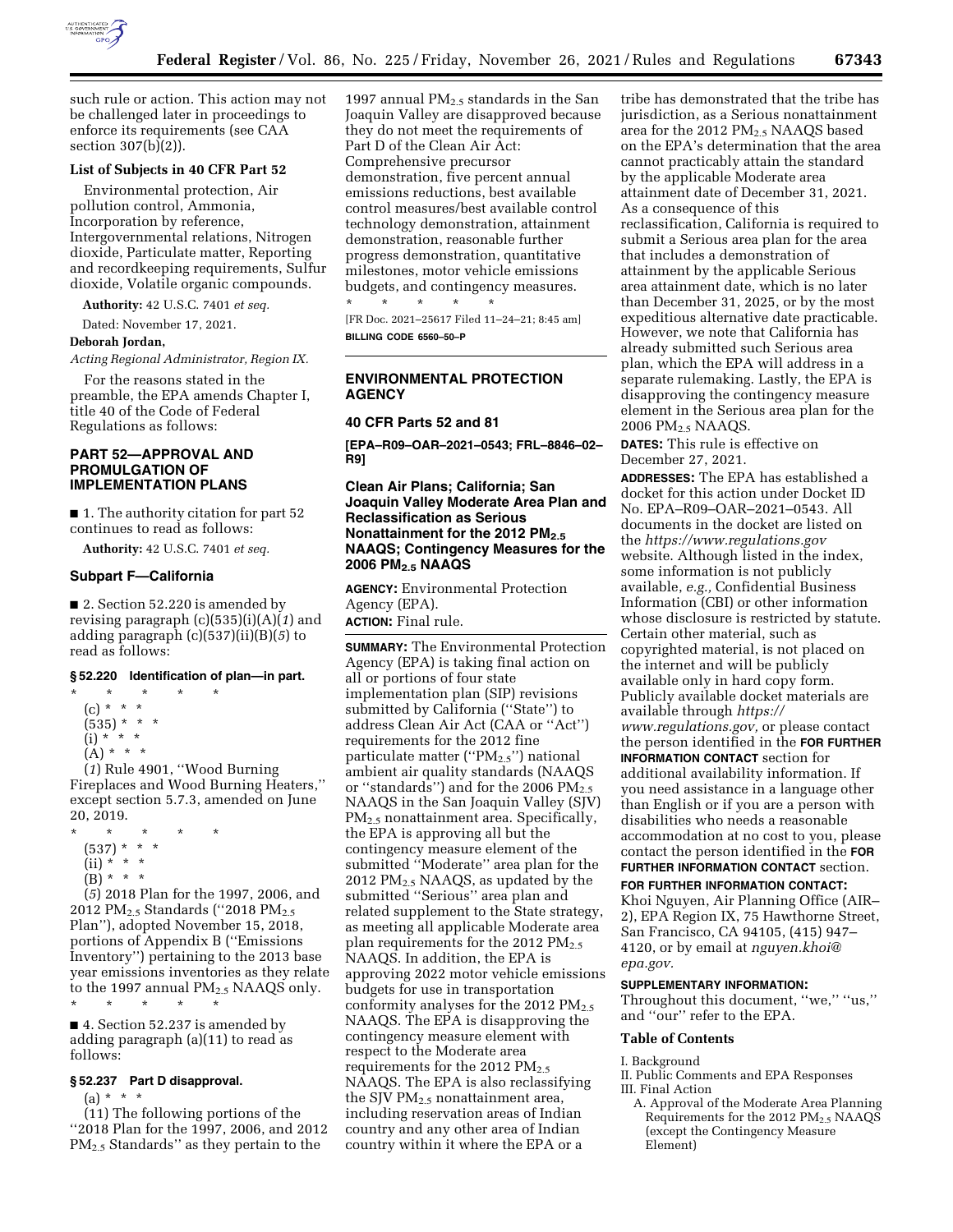- B. Disapproval of the Contingency Measure Elements for the 2006 and 2012  $PM_{2.5}$ NAAQS
- C. Reclassification as Serious Nonattainment and Applicable Attainment Date for the 2012  $PM_{2.5}$ NAAQS
- D. Reclassification of Reservation Areas of Indian Country for the 2012 PM<sub>2.5</sub> NAAQS
- E. PM2.5 Serious Area SIP Requirements for the 2012 PM<sub>2.5</sub> NAAQS
- IV. Statutory and Executive Order Reviews

#### **I. Background**

Epidemiological studies have shown statistically significant correlations between elevated levels of  $PM_{2.5}$ (particulate matter with a diameter of 2.5 microns or less) and premature mortality. Other important health effects associated with  $PM_{2.5}$  exposure include aggravation of respiratory and cardiovascular disease, changes in lung function, and increased respiratory symptoms. Individuals particularly sensitive to PM2.5 exposure include older adults, people with heart and lung disease, and children.<sup>1</sup>  $PM_{2.5}$  can be emitted directly into the atmosphere as a solid or liquid particle (''primary  $PM_{2.5}$ " or "direct  $PM_{2.5}$ ") or can be formed in the atmosphere as a result of various chemical reactions among precursor pollutants such as nitrogen  $oxides (NO<sub>X</sub>), sulfur oxides, volatile$ organic compounds, and ammonia ("secondary  $PM_{2.5}$ ").<sup>2</sup>

The EPA first established annual and 24-hour NAAQS for  $PM_{2.5}$  on July 18, 1997.3 The annual standard was set at 15.0 micrograms per cubic meter  $\mu$ g/ m3) based on a 3-year average of annual mean  $PM_{2.5}$  concentrations, and the 24hour (daily) standard was set at 65 µg/ m3 based on the 3-year average of the annual 98th percentile values of 24-hour PM2.5 concentrations at each monitor within an area. We refer to these standards as the "1997 PM<sub>2.5</sub> NAAQS." On October 17, 2006, the EPA revised the level of the 24-hour  $PM_{2.5}$  NAAQS to  $35 \mu$ g/m<sup>3</sup> based on a 3-year average of the annual 98th percentile values of 24-hour concentrations.4 We refer to this standard as the "2006  $PM_{2.5}$ NAAQS.'' On January 15, 2013, the EPA revised the annual standard to 12.0 mg/ m3 based on a 3-year average of annual mean  $PM_{2.5}$  concentrations.<sup>5</sup> We refer to this standard as the "2012  $PM_{2.5}$ NAAQS.''

Following promulgation of a new or revised NAAQS, the EPA is required by CAA section 107(d) to designate areas throughout the nation as attaining or not attaining the NAAQS. On January 15, 2015, the EPA designated and classified the SJV as Moderate nonattainment for the 2012  $PM_{2.5}$  NAAQS.<sup>6</sup> With respect to the 1997 PM<sub>2.5</sub> NAAQS and the 2006 PM2.5 NAAQS, the SJV is designated nonattainment and is classified as Serious.<sup>7</sup> The SJV  $PM_{2.5}$  nonattainment area encompasses over 23,000 square miles and includes all or part of eight counties: San Joaquin, Stanislaus, Merced, Madera, Fresno, Tulare, Kings, and the valley portion of Kern.8 The area is home to four million people and is the nation's leading agricultural region. Stretching over 250 miles from north to south and averaging 80 miles wide, it is partially enclosed by the Coast Mountain range to the west, the Tehachapi Mountains to the south, and the Sierra Nevada range to the east.

Under State law, the San Joaquin Valley Unified Air Pollution Control District (SJVUAPCD or ''District'') has primary responsibility for developing plans to provide for attainment of the NAAQS in this area. The District works cooperatively with the California Air Resources Board (CARB) in preparing these plans. Authority for regulating sources under State jurisdiction in the SJV is split between the District, which has responsibility for regulating stationary and most area sources, and CARB, which has responsibility for regulating most mobile sources and some categories of consumer products. CARB is also responsible for adoption and submittal to the EPA of the California SIP, which includes, among other things, regional air quality plans. Under CAA section 110(k), the EPA is obligated to approve or disapprove SIPs and SIP revisions as meeting or failing to meet CAA requirements.

On September 1, 2021, we proposed to approve or disapprove all or portions of SIP revisions submitted by CARB to address CAA requirements for the  $PM<sub>2.5</sub>$ NAAQS in the SJV nonattainment area.<sup>9</sup> Herein, we refer to our proposed rule published on September 1, 2021, as the ''proposed rule,'' ''proposal'' or ''proposed action.'' On May 10, 2019, CARB made two SIP submissions intended to address the attainment plan requirements for areas designated as nonattainment for the 2012  $PM_{2.5}$ 

9 86 FR 49100.

NAAQS.10 First, the ''2016 Moderate Area Plan for the 2012 PM<sub>2.5</sub> Standard'' ("2016  $PM_{2.5}$  Plan") addresses the Moderate area attainment plan requirements and includes a demonstration of impracticability of attaining the 2012  $PM<sub>2.5</sub> NAAQS$  in the SJV by the latest permissible Moderate area attainment date of December 31, 2021. In our proposal, the EPA proposed action on all portions of the 2016  $PM_{2.5}$ Plan. Second, the ''2018 Plan for the 1997, 2006, and 2012 PM<sub>2.5</sub> Standards" ("2018  $PM_{2.5}$  Plan") addresses the Serious area attainment plan requirements for the 2012  $PM_{2.5}$ NAAQS, in anticipation of the reclassification of SJV from Moderate to Serious for that PM<sub>2.5</sub> NAAQS. The 2018 PM2.5 Plan updates several elements in the 2016 PM2.5 Plan, including the base year emissions inventory, plan precursor demonstration, controls analysis, reasonable further progress (RFP) and quantitative milestones, and motor vehicle emission budgets (MVEBs or ''budgets'').

Additionally, the 2018  $PM<sub>2.5</sub>$  Plan incorporates by reference the ''San Joaquin Valley Supplement to the 2016 State Strategy for the State Implementation Plan'' (''Valley State SIP Strategy''), a related plan adopted by CARB on October 25, 2018, and submitted to the EPA on May 10, 2019, with the 2018  $PM<sub>2.5</sub>$  Plan. For the purposes of this action, the relevant portion of the Valley State SIP Strategy includes the control measure commitments associated with the quantitative milestones for 2019 and 2022. Lastly, with respect to applicable requirements for contingency measures for the 2012  $PM<sub>2.5</sub> NAAQS$  and 2006 PM2.5 NAAQS, we evaluated the contingency measure elements of the 2016 PM $_{2.5}$  Plan and 2018 PM $_{2.5}$  Plan as supplemented by the July 19, 2019 submittal of a SIP revision that includes a contingency provision (section 5.7.3) in the SJVUAPCD's rule (Rule 4901) limiting emissions from wood burning fireplaces, wood burning heaters, and outdoor wood burning devices.

In this document, the EPA is finalizing action on the 2016 PM<sub>2.5</sub> Plan and those portions of the 2018  $PM_{2.5}$ Plan that apply to the Moderate area plan requirements for the 2012  $PM_{2.5}$ NAAQS. However, the EPA is not, at this time, acting on those portions of the 2018  $PM_{2.5}$  Plan that are not relevant to our evaluation of compliance with Moderate area plan requirements for

<sup>1</sup> 78 FR 3086, 3088 (January 15, 2013).

<sup>2</sup>EPA, Air Quality Criteria for Particulate Matter, No. EPA/600/P–99/002aF and EPA/600/P–99/ 002bF, October 2004.

<sup>3</sup> 62 FR 38652 (codified at 40 CFR 50.7).

<sup>4</sup> 71 FR 61144 (codified at 40 CFR 50.13).

<sup>5</sup> 78 FR 3086 (codified at 40 CFR 50.18).

<sup>6</sup> 80 FR 2206 (codified at 40 CFR 81.305).  $^7$  See the tables of area designations for the 1997 and 2006  $\mathrm{PM_{2.5}}$  NAAQS in 40 CFR 81.305.

<sup>&</sup>lt;sup>8</sup> For a precise description of the geographic boundaries of the SJV  $\tilde{PM}_{2.5}$  nonattainment area, see 40 CFR 81.305.

<sup>10</sup>CARB submitted the two plans electronically on May 10, 2019, as an attachment to a letter dated May 9, 2019, from Richard W. Corey, Executive Officer, CARB, to Mike Stoker, Regional Administrator, EPA Region IX.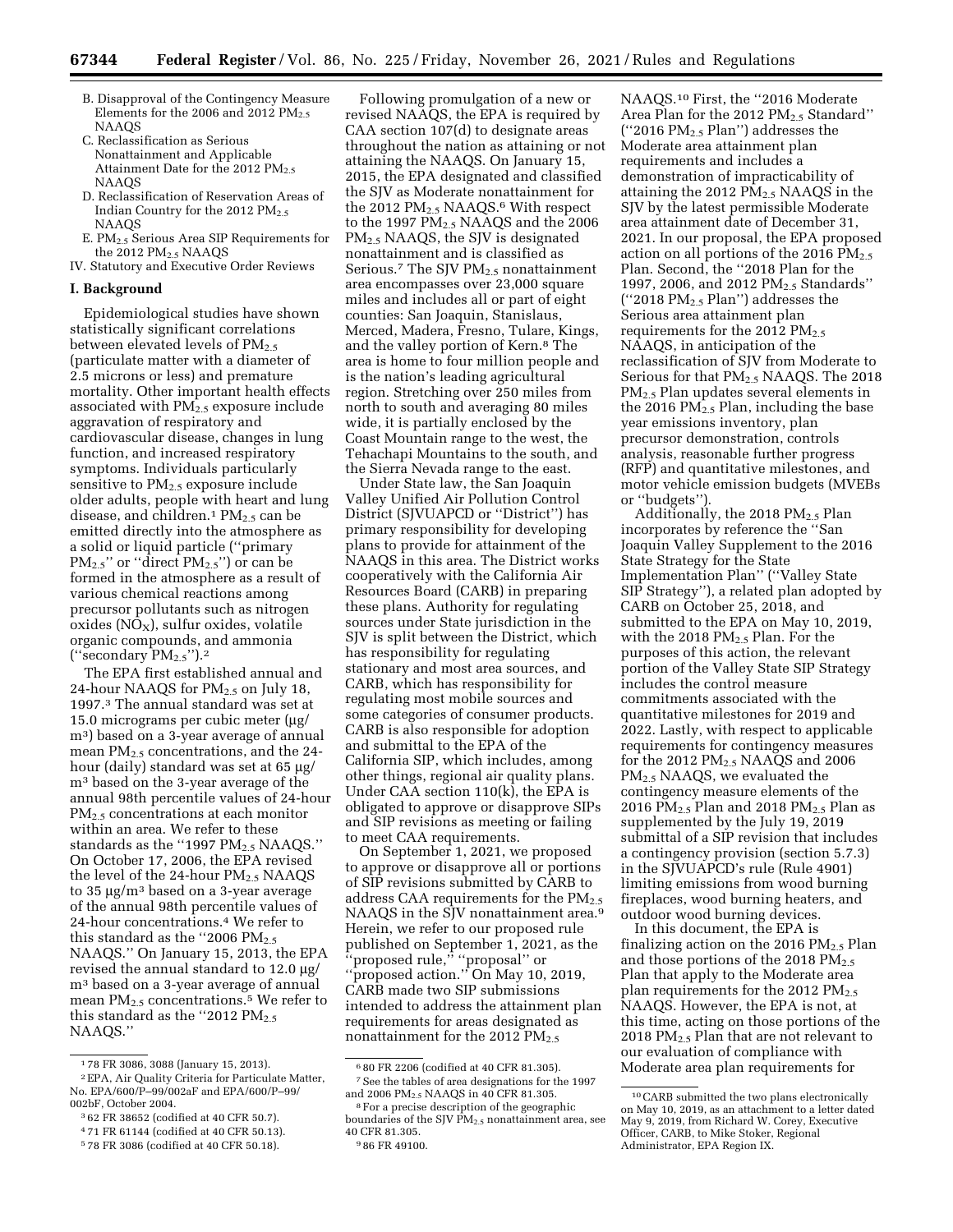2012 PM2.5 NAAQS, such as the best available control measures (BACM) demonstration, control strategy commitments, attainment demonstration, RFP demonstration and quantitative milestones for later years, and MVEBs for later years. In our proposal, we also proposed action on the portion of the 2018  $PM_{2.5}$  Plan that addresses the contingency measure requirement for the  $2006$  PM $_{2.5}$  NAAQS, and we are taking final action on the contingency measure element for the 2006  $PM<sub>2.5</sub> NAAGS$  in this document. For more information about these submittals, please see our proposed rule.

As part of our proposed action, we proposed to approve the following elements of the 2016 PM<sub>2.5</sub> Plan and 2018  $PM<sub>2.5</sub>$  Plan as meeting the statutory and regulatory Moderate area requirements for the 2012 PM<sub>2.5</sub> NAAQS in the SJV nonattainment area: The 2013 base year emissions inventories in the 2016 PM2.5 Plan, as revised in the 2018  $PM_{2.5}$  Plan; the reasonably available control measures (RACM)/reasonably available control technology demonstration and additional reasonable measures for all sources of direct  $PM_{2.5}$  and  $NO<sub>X</sub>$  in the 2016  $PM_{2.5}$ Plan, as supplemented in the 2018  $PM_{2.5}$ Plan; the demonstration in the 2016 PM2.5 Plan that attainment by the Moderate area attainment date of December 31, 2021, is impracticable; the RFP demonstration in the 2016  $PM_{2.5}$ Plan, as revised in 2018  $PM_{2.5}$  Plan; the quantitative milestones in the 2016  $PM_{2.5}$  Plan, as revised in the 2018 PM<sub>2.5</sub> Plan and the Valley State SIP Strategy; and the motor vehicle emissions budgets for 2022 in the 2018  $PM_{2.5}$ Plan.<sup>11</sup>

In support of our proposed approval of the above SIP elements, we proposed to approve the demonstrations in the 2016 PM<sub>2.5</sub> Plan and the 2018 PM<sub>2.5</sub> Plan that emissions of ammonia, sulfur oxides, and volatile organic compounds do not contribute significantly to ambient  $PM_{2.5}$  levels that exceed the 2012 PM2.5 NAAQS in the SJV. We also found that the photochemical modeling in the 2016  $PM_{2.5}$  Plan and 2018  $PM_{2.5}$ Plan is adequate for the purposes of supporting the RFP demonstration and

the demonstration of impracticability in the 2016  $PM<sub>2</sub>$ , Plan.

The EPA also proposed to disapprove contingency measure elements because, among other reasons, the elements include no specific measures to be undertaken if the State fails to submit a quantitative milestone report for the area, or if the area fails to meet RFP or a quantitative milestone. Specifically, the proposed disapprovals apply to the 2016 PM<sub>2.5</sub> Plan for the 2012 PM<sub>2.5</sub> NAAQS, as revised in the 2018  $PM_{2.5}$ Plan and supplemented by section 5.7.3 of District Rule 4901 (''Wood Burning Fireplaces and Wood Burning Heaters''),12 and the contingency measure element of the 2018 PM2.5 Plan for the 2006  $PM<sub>2.5</sub> NAAQS$ , as supplemented by section 5.7.3 of District Rule 4901. In addition, with respect to the contingency measure element in the 2018 PM2.5 Plan for the 2006 PM2.5 NAAQS, as supplemented by section 5.7.3 of District Rule 4901, the element includes a specific measure that may not result in any emissions reductions following a failure to attain the 2006  $PM<sub>2.5</sub>$  NAAQS by the applicable attainment date under certain circumstances.

Because the EPA previously approved the Serious area plan RFP and attainment demonstrations and the MVEBs for the 2006  $PM_{2.5}$  NAAQS,<sup>13</sup> and because we proposed to approve the Moderate area plan RACM, additional reasonable measures, and RFP demonstrations, and MVEBs for the 2012 PM2.5 NAAQS, we also proposed to issue a protective finding under 40 CFR 93.120(a)(3) to the disapproval of the contingency measures elements. As explained in our proposed rule, without a protective finding, the final disapprovals would result in a conformity freeze, under which only projects in the first four years of the most recent conforming Regional Transportation Plan (RTP) and Transportation Improvement Programs (TIP) can proceed. Generally, during a freeze, no new RTPs, TIPs, or RTP/TIP amendments can be found to conform until another control strategy implementation plan revision fulfilling the same CAA requirements is

submitted, the EPA finds its motor vehicle emissions budget(s) adequate pursuant to section 93.118 or approves the submission, and conformity to the implementation plan revision is determined.14 Under a protective finding, the final disapproval of the contingency measures elements will not result in a transportation conformity freeze in the SJV  $PM_{2.5}$  nonattainment area and the metropolitan planning organizations (MPOs) may continue to make transportation conformity determinations.

Lastly, we proposed to reclassify the SJV PM2.5 nonattainment area, including reservation areas of Indian country and any other area where the EPA or a tribe has demonstrated that a tribe has jurisdiction within the SJV, as Serious nonattainment for the 2012  $PM_{2.5}$ standard based on the agency's determination that the SJV cannot practicably attain the standard by the Moderate area attainment date of December 31, 2021.

With respect to reclassification, in the proposed rule, we explained that under section 188(c)(2) of the Act, the attainment date for a Serious area ''shall be as expeditiously as practicable but no later than the end of the tenth calendar year beginning after the area's designation as nonattainment. . . .'' The EPA designated the SJV as nonattainment for the 2012 PM<sub>2.5</sub> standard effective April 15, 2015.15 Therefore, as a result of our reclassification of the SJV as a Serious nonattainment area, the attainment date under section 188(c)(2) of the Act for the 2012  $PM<sub>2.5</sub> NAAQS$  in this area is as expeditiously as practicable but no later than December 31, 2025.

Our proposed rule also identified the Serious area attainment plan elements that California would, upon reclassification, have to submit to satisfy the statutory requirements that apply to Serious areas, including the requirements of subpart 4 of part D, title I of the Act. The EPA explained that under section 189(b)(2) of the Act, the state must submit the required provisions to implement BACM, including best available control technology (BACT),<sup>16</sup> no later than 18

<sup>11</sup>With respect to the budgets, we proposed to limit the duration of the approval of the budgets to last only until the effective date of the EPA's adequacy finding for any subsequently submitted budgets. We proposed to do so at CARB's request and in light of the benefits of using EMFAC2017 derived budgets prior to our taking final action on the future SIP revision that includes the updated budgets. EMFAC2017 is a version of CARB's EMFAC (short for EMission FACtor) model for use in SIP development and transportation conformity.

<sup>12</sup>As explained in our proposed rule, the EPA has taken final action to approve District Rule 4901 (including section 5.7.3), but in that approval, we noted that we were not evaluating the contingency measure in section 5.7.3 of revised Rule 4901 for compliance with all requirements of the CAA and the EPA's implementing regulations that apply to such measures. See 86 FR 49132–49134. In this action, we have completed our evaluation and are disapproving section 5.7.3 of Rule 4901 with respect to applicable contingency measure requirements for the 2006 and 2012  $PM<sub>2.5</sub> NAAQS$ . 13 85 FR 44192.

<sup>14</sup> 40 CFR 93.120(a)(2).

<sup>15</sup> 80 FR 2206 (codified at 40 CFR 81.305).

<sup>16</sup>The EPA defines BACM as, among other things, the maximum degree of emissions reduction achievable for a source or source category, which is determined on a case-by-case basis considering energy, environmental, and economic impacts. 59 FR 41998, 42010 and 42014 (August 16, 1994). BACM must be implemented for all categories of sources in a Serious  $PM_{2.5}$  nonattainment area unless the state adequately demonstrates that a particular source category does not contribute Continued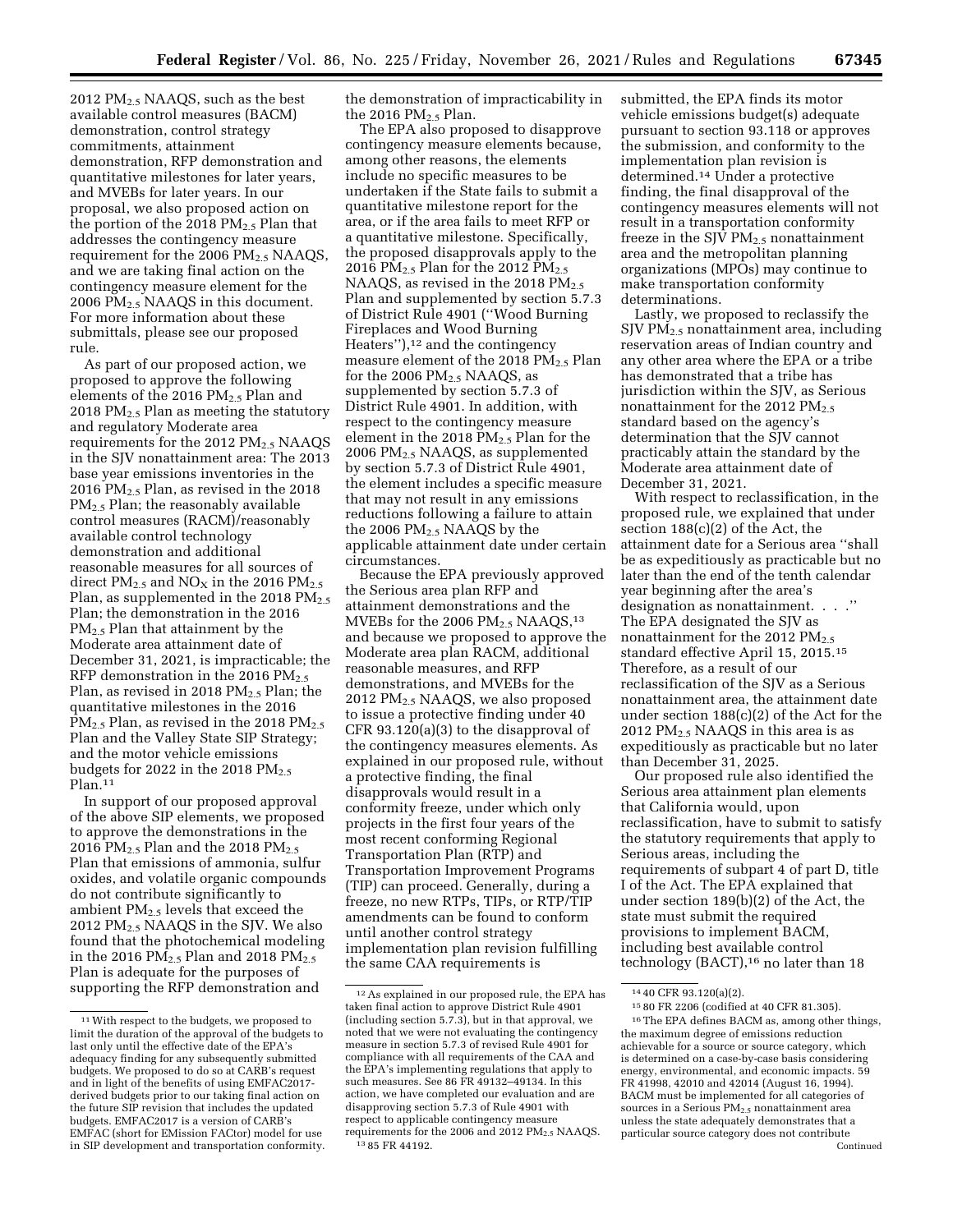months after reclassification. Because an **II. Public Comments and EPA**  up-to-date emissions inventory serves as the foundation for a state's BACM and BACT determinations, the EPA proposed to also require the State to submit the emissions inventory required under CAA section 172(c)(3) within 18 months after the effective date of final reclassification. Similarly, because an effective evaluation of BACM and BACT requires evaluation of the precursor pollutants that must be controlled to provide for expeditious attainment in the area, the EPA proposed to require the State to submit any optional precursor insignificance demonstrations by this same date. The EPA also proposed an 18-month deadline for submittal of any nonattainment new source review (NNSR) SIP revisions required to satisfy the requirements of CAA sections 189(b)(3) and 189(e).

The EPA proposed to require the State to submit the attainment demonstration required under section 189(b)(1)(A) and all other attainment-related plan elements for the SJV nonattainment area no later the end of the eighth calendar year after designation—*i.e.,* by December 31, 2023. We noted that although section 189(b)(2) generally provides for up to four years after a discretionary reclassification for the state to submit the required attainment demonstration, given the timing of the reclassification action less than two years before the Moderate area attainment date, it is appropriate in this case for the EPA to establish an earlier SIP submission deadline to assure timely implementation of the statutory requirements.

The EPA also noted in our proposed rule that the 2018  $PM_{2.5}$  Plan, submitted concurrently with the 2016  $PM_{2.5}$  Plan on May 10, 2019, includes a Serious area attainment demonstration, emissions inventory, attainment-related plan elements, and BACM and BACT provisions. CARB also submitted a SIP submission for the Serious area NNSR requirements on November 20, 2019. The EPA intends to evaluate and act on the Serious area plan and NNSR SIP submissions for the 2012 PM<sub>2.5</sub> NAAQS in the SJV through separate rulemakings, as appropriate.17

Please see our September 1, 2021 proposed rule for additional background and a more detailed explanation of the rationale for our proposed actions.

# **Responses**

The EPA's proposed rule provided a 30-day public comment period that ended on October 1, 2021. During this period, the EPA did not receive any comments.

#### **III. Final Action**

*A. Approval of the Moderate Area Planning Requirements for the 2012 PM2.5 NAAQS (Except the Contingency Measure Element)* 

For the reasons discussed in detail in the proposed rule and summarized herein, under CAA section 110(k)(3), the EPA is taking final action to approve the following elements of the 2016  $PM_{2.5}$ Plan and 2018  $PM<sub>2.5</sub>$  Plan as meeting the Moderate area requirements for the 2012 PM2.5 NAAQS:

• The 2013 base year emissions inventories in the 2016  $PM_{2.5}$  Plan, as revised in the 2018  $PM_{2.5}$  Plan, as meeting the requirements of CAA section 172(c)(3) and 40 CFR 51.1008(a);

• the reasonably available control measures/reasonably available control technology demonstration and additional reasonable measures for all sources of direct  $PM_{2.5}$  and  $NO<sub>X</sub>$  in the 2016  $PM<sub>2.5</sub>$  Plan, as supplemented in the 2018  $PM<sub>2.5</sub>$  Plan, as meeting the requirements of CAA sections 172(c)(1) and 189(a)(1)(C) and 40 CFR 51.1009;

 $\bullet$  the demonstration in the 2016 PM<sub>2.5</sub> Plan that attainment by the Moderate area attainment date of December 31, 2021, is impracticable as meeting the requirements of CAA section 189(a)(1)(B)(ii) and 40 CFR 51.1011(a);

• the reasonable further progress demonstration in the 2016  $PM_{2.5}$  Plan, as revised in 2018  $PM_{2.5}$  Plan, as meeting the requirements of CAA section 172(c)(2) and 40 CFR 51.1012(a);

• the quantitative milestones in the 2016 PM $_{2.5}$  Plan, as revised in the 2018 PM<sub>2.5</sub> Plan and the Valley State SIP Strategy, as meeting the requirements of CAA section 189(c) and 40 CFR 51.1013(a)(1); and

• the following motor vehicle emissions budgets for 2022 in the 2018  $PM<sub>2</sub>$ , Plan as meeting the requirements of CAA section 176(c) and 40 CFR part 93, subpart A: 18

## 2022 SAN JOAQUIN VALLEY MVEBS FOR THE  $2012$  PM $_{2.5}$  NAAQS [Annual average, tpd]

| County                            | 2022<br>(post-attain-<br>ment year) |                 |
|-----------------------------------|-------------------------------------|-----------------|
|                                   | PM <sub>2.5</sub>                   | NO <sub>x</sub> |
|                                   | 0.9                                 | 212             |
| Kern (San Joaquin Valley portion) | 0.8                                 | 194             |
|                                   | 0.2                                 | 41              |
|                                   | 0.2                                 | 35              |
|                                   | 0.3                                 | 7.6             |
|                                   | 0.6                                 | 10.0            |
|                                   | 0.4                                 | 81              |
| Tulare                            | 0.4                                 | 6.9             |

Source: 2018 PM<sub>2.5</sub> Plan, App. D, Table 3-3. Budgets are rounded up to the nearest tenth.

With respect to the budgets, we are limiting the duration of our approval of the budgets to last only until the effective date of the EPA's adequacy finding for any subsequently submitted budgets. Also, we are approving the 6.5:1 NO<sub>X</sub> for  $PM_{2.5}$  trading mechanism as an enforceable component of the transportation conformity program for the SJV for the 2012  $PM<sub>2.5</sub> NAAQS$ . Furthermore, we are determining that the submitted 2022 budgets included in the 2018 PM $_{2.5}$  Plan for the 2012 PM $_{2.5}$ NAAQS are adequate for transportation conformity purposes.19

## *B. Disapproval of the Contingency Measure Elements for the 2006 and 2012 PM2.5 NAAQS*

Pursuant to CAA section 110(k)(3), the EPA is finalizing disapproval of the contingency measure elements for failure to meet the requirements of CAA section 172(c)(9) and 40 CFR 51.1014. The disapproved elements are for the 2016 PM<sub>2.5</sub> Plan for the 2012 PM<sub>2.5</sub> NAAQS, as revised in the 2018 PM<sub>2.5</sub> Plan and supplemented by section 5.7.3 of District Rule 4901, and the contingency measure element of the 2018  $\text{PM}_{2.5}$  Plan for the 2006  $\text{PM}_{2.5}$ NAAQS, as supplemented by section 5.7.3 of District Rule 4901.

As a consequence of our disapproval, the offset sanction in CAA section  $179(b)(2)$  will apply in the SJV 18 months after the effective date of our action, and the highway funding sanctions in CAA section 179(b)(1) will apply in the area six months after the offset sanction is imposed.20 Neither sanction will be imposed under the CAA if the State submits and we approve, prior to the implementation of the sanctions, a SIP revision that corrects the deficiencies that we identify

significantly to nonattainment of the  $\text{PM}_{2.5}$ standard. Id. at 42011–42012.

<sup>17</sup>We are establishing deadlines for submittal of SIP revisions that have already been submitted to timely address any elements that may be withdrawn in the future.

<sup>18</sup>The budgets that the EPA is approving relate to the 2012 PM<sub>2.5</sub> NAAQS only, and our approval does not affect the status of the previouslyapproved MVEBs for the 1997 annual and 24-hour PM<sub>2.5</sub> NAAQS and 2006 PM<sub>2.5</sub> NAAQS and related trading mechanisms that remain in effect for those PM<sub>2.5</sub> NAAQS.

<sup>19</sup>Pursuant to 40 CFR 93.118(f)(2)(iii), the EPA's adequacy determination is effective upon publication of this final rule in the **Federal Register**. 20 40 CFR 52.31.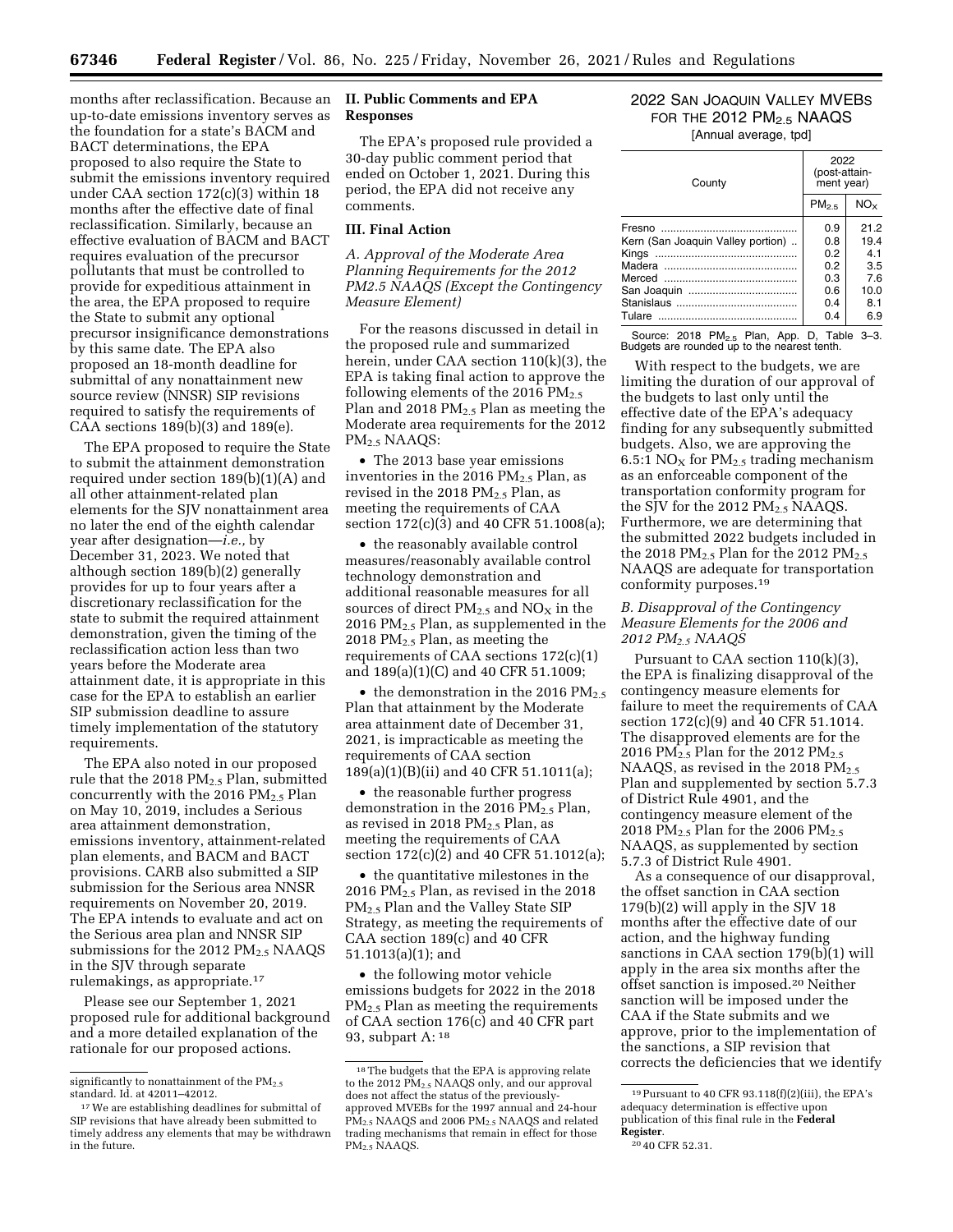in our final action. The EPA intends to work with CARB and the SJVUAPCD to correct the deficiencies in a timely manner. As noted in our proposed rule, the EPA is already subject to a statutory deadline to promulgate a federal implementation plan to address the contingency measure requirements for San Joaquin Valley for the 2006  $PM_{2.5}$ NAAQS and 2012 PM<sub>2.5</sub> NAAQS due to the prior finding that California had failed to submit SIP revisions to address those requirements within the prescribed periods.21

The EPA is also finalizing our issuance of a protective finding under 40 CFR 93.120(a)(3) to the disapproval of the contingency measure elements. Under a protective finding, the final disapproval of the contingency measures elements will not result in a transportation conformity freeze in the SJV PM2.5 nonattainment area and the MPOs may continue to make transportation conformity determinations.

## *C. Reclassification as Serious Nonattainment and Applicable Attainment Date for the 2012 PM2.5 NAAQS*

In accordance with section 188(b)(1) of the Act, the EPA is taking final action to reclassify the SJV  $PM_{2.5}$ nonattainment area from Moderate to Serious nonattainment for the 2012 PM2.5 standard, based on the agency's determination that the SJV cannot practicably attain the standard by the Moderate area attainment date of December 31, 2021. Pursuant to section 188(c)(2) of the Act, the applicable attainment date for SJV as a Serious nonattainment area for the 2012  $PM_{2.5}$ NAAQS is as expeditiously as practicable but no later than December 31, 2025, or by the most expeditious alternative date practicable and no later than December 31, 2030, in accordance with the requirements of CAA sections 189(b) and 188(e).

## *D. Reclassification of Reservation Areas of Indian Country for the 2012 PM2.5 NAAQS*

When the SJV nonattainment area was designated nonattainment for the 2012 PM2.5 NAAQS, eight Indian tribes were located within the boundaries of the nonattainment area. These tribes include Big Sandy Rancheria of Western Mono Indians of California, Cold Springs Rancheria of Mono Indians of California, Northfork Rancheria of Mono Indians of California, Picayune

Rancheria of Chukchansi Indians of California, Santa Rosa Indian Community of the Santa Rosa Rancheria, California, Table Mountain Rancheria, Tejon Indian Tribe, and Tule River Indian Tribe of the Tule River Reservation, California.

We have considered the relevance of our final action to reclassify the SJV nonattainment area as Serious nonattainment for the 2012  $PM_{2.5}$ standard for each tribe located within the SJV nonattainment area. As discussed in more detail in our proposed rule, we believe that the same facts and circumstances that support the reclassification for the non-Indian country lands also support reclassification for reservation areas of Indian country 22 and any other areas of Indian country where the EPA or a tribe has demonstrated that the tribe has jurisdiction located within the SJV nonattainment area.23 In this final action, the EPA is therefore exercising its authority under CAA section 188(b)(1) to reclassify reservation areas of Indian country and any other areas of Indian country where the EPA or a tribe has demonstrated that the tribe has jurisdiction geographically located in the SJV nonattainment area to Serious for the 2012  $PM_{2.5}$  NAAQS. The EPA contacted tribal officials early in the process of developing this action to provide time for tribal officials to have meaningful and timely input into its development.24 We notified tribal officials when the proposed action published in the **Federal Register** and continue to invite Indian tribes in the SJV nonattainment area to contact the EPA with any questions about the effects of this reclassification on tribal interests and air quality. We note that although eligible tribes may seek the EPA's approval of relevant tribal

23 85 FR 40026, 40055–40056.

24As discussed in more detail in our proposed rule, the EPA sent letters dated March 3, 2021, to tribal officials inviting government-to-government consultation. These letters can be found in the docket. See also a summary of the EPA's outreach to tribes in the San Joaquin Valley; memorandum dated August 3, 2021, from Rory Mays, Air Planning Office, Air and Radiation Division, EPA Region IX, to Docket No. EPA–R09–OAR–2021– 0543. We did not receive any request for consultation.

programs under the CAA, none of the affected tribes will be required to submit an implementation plan as a result of this reclassification.

## *E. PM2.5 Serious Area SIP Requirements for the 2012 PM2.5 NAAQS*

As a consequence of our reclassification of the SJV nonattainment area as a Serious nonattainment area for the 2012 PM<sub>2.5</sub> NAAQS, California is required to submit, within 18 months after the effective date of the reclassification, an emissions inventory, provisions to assure that BACM shall be implemented no later than four years after the date of reclassification, and any NNSR SIP revisions required to satisfy the requirements of CAA sections 189(b)(3) and 189(e). California will also be required to submit, by December 31, 2023, a Serious area plan that satisfies the requirements of part D of title I of the Act. This plan must include a demonstration that the SJV will attain the 2012  $PM<sub>2.5</sub>$  standard as expeditiously as practicable but no later than December 31, 2025, or by the most expeditious alternative date practicable and no later than December 31, 2030, in accordance with the requirements of CAA sections 189(b) and 188(e). The Serious area must also include plan provisions that require RFP; quantitative milestones that are to be achieved every three years until the area is redesignated attainment and that demonstrate RFP toward attainment by the applicable date; provisions to assure that control requirements applicable to major stationary sources of  $PM_{2.5}$  also apply to major stationary sources of  $PM_{2.5}$ precursors, except where the state demonstrates to the EPA's satisfaction that such sources do not contribute significantly to PM2.5 levels that exceed the standard in the area; and contingency measures to be implemented if the area fails to meet RFP or to attain by the applicable attainment date.

We note that the 2018  $PM_{2.5}$  Plan, submitted concurrently with the 2016 PM2.5 Plan on May 10, 2019, includes a Serious area attainment demonstration, emissions inventory, attainment-related plan elements, and BACM/BACT provisions for the 2012  $PM<sub>2.5</sub> NAAQS$ . CARB also submitted a SIP submission for the Serious area NNSR requirements on November 20, 2019. The EPA intends to evaluate and act on the Serious area plan and NNSR SIP submissions for the 2012 PM<sub>2.5</sub> NAAQS in the SJV through separate rulemakings, as appropriate.

<sup>21</sup> 83 FR 62720 (December 6, 2018) (Finding of failure to submit certain  $PM_{2.5}$  SIP revisions for San Joaquin Valley). Also, see the proposed rule at 49135.

<sup>22</sup> ''Indian country'' as defined at 18 U.S.C. 1151 refers to ''(a) all land within the limits of any Indian reservation under the jurisdiction of the United States Government, notwithstanding the issuance of any patent, and including rights-of-way running through the reservation, (b) all dependent Indian communities within the borders of the United States whether within the original or subsequently acquired territory thereof, and whether within or without the limits of a state, and (c) all Indian allotments, the Indian titles to which have not been extinguished, including rights-of-way running through the same.''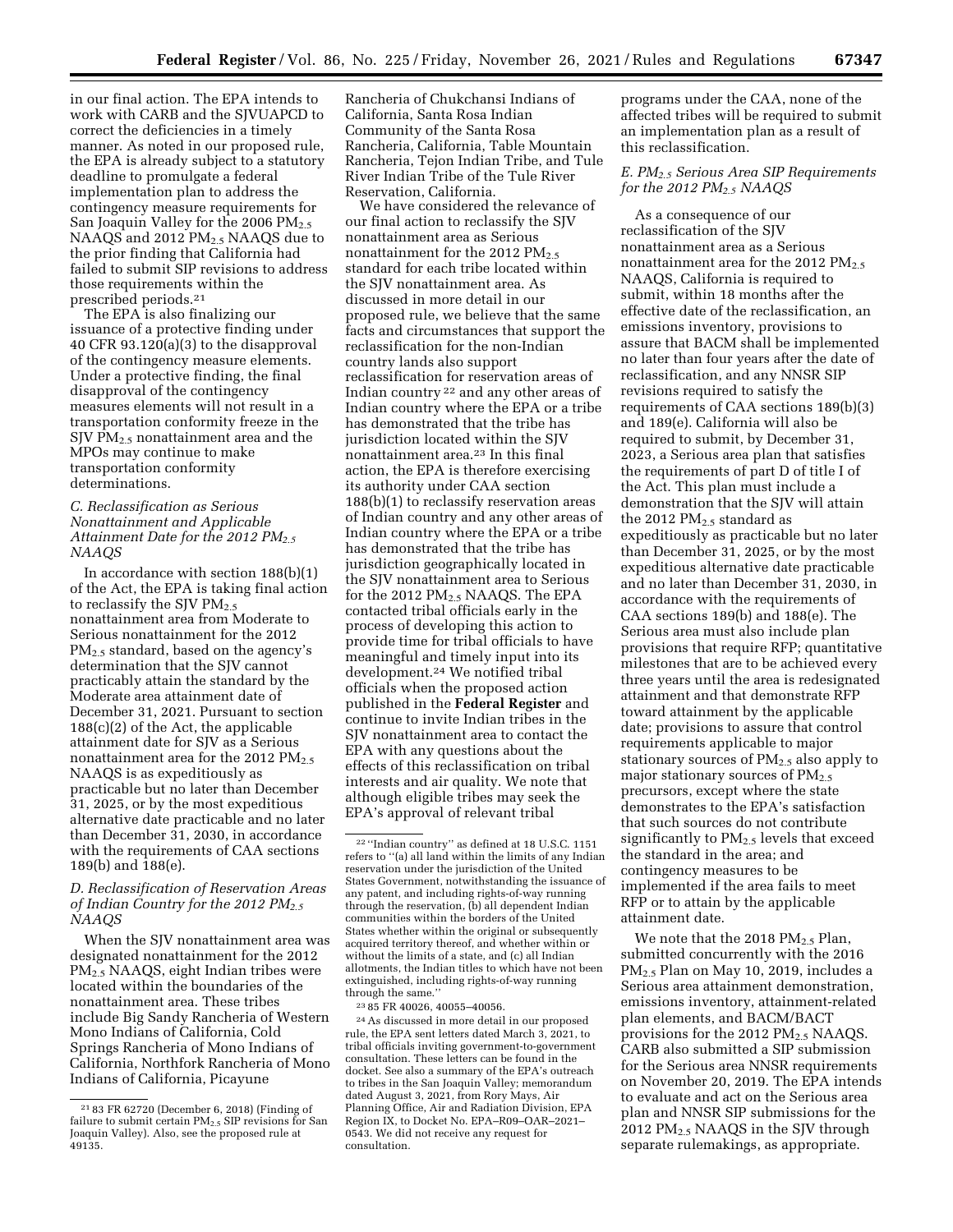## **IV. Statutory and Executive Order Reviews**

Additional information about these statutes and Executive Orders can be found at *[http://www.epa.gov/laws](http://www.epa.gov/laws-regulations/laws-and-executive-orders)[regulations/laws-and-executive-orders.](http://www.epa.gov/laws-regulations/laws-and-executive-orders)* 

*A. Executive Order 12866: Regulatory Planning and Review and Executive Order 13563: Improving Regulation and Regulatory Review* 

This action is not a significant regulatory action and was therefore not submitted to the Office of Management and Budget (OMB) for review.

#### *B. Paperwork Reduction Act (PRA)*

This action does not impose an information collection burden under the PRA because this action does not impose additional requirements beyond those imposed by State law.

## *C. Regulatory Flexibility Act (RFA)*

I certify that this action will not have a significant economic impact on a substantial number of small entities under the RFA. This action will not impose any requirements on small entities. This action would approve or disapprove State plans as meeting federal requirements and would not impose additional requirements beyond those imposed by State law. Additionally, this action reclassifies the SJV nonattainment area as Serious nonattainment for the 2012  $PM_{2.5}$ NAAQS and does not itself regulate small entities.

#### *D. Unfunded Mandates Reform Act (UMRA)*

This action does not contain any unfunded mandate as described in UMRA, 2 U.S.C. 1531–1538, and does not significantly or uniquely affect small governments. This action does not impose additional requirements beyond those imposed by State law. Additionally, this action reclassifies the SJV nonattainment area as Serious nonattainment for the 2012  $PM_{2.5}$ NAAQS and would not itself impose any federal intergovernmental mandate. This action does not require any tribe to submit implementation plans.

#### *E. Executive Order 13132: Federalism*

This action does not have federalism implications. It will not have substantial direct effects on the states, on the relationship between the national government and the states, or on the distribution of power and responsibilities among the various levels of government.

#### *F. Executive Order 13175: Coordination With Indian Tribal Governments*

Executive Order 13175, entitled ''Consultation and Coordination with Indian Tribal Governments'' (65 FR 67249, November 9, 2000), requires the EPA to develop an accountable process to ensure ''meaningful and timely input by tribal officials in the development of regulatory policies that have tribal implications.'' ''Policies that have Tribal implications'' is defined in the Executive Order to include regulations that have ''substantial direct effects on one or more Indian tribes, on the relationship between the federal government and the Indian tribes, or on the distribution of power and responsibilities between the federal government and Indian Tribes.''

Eight Indian tribes are located within the boundaries of the SJV nonattainment area for the 2012  $PM_{2.5}$  NAAQS: The Big Sandy Rancheria of Western Mono Indians of California, the Cold Springs Rancheria of Mono Indians of California, the Northfork Rancheria of Mono Indians of California, the Picayune Rancheria of Chukchansi Indians of California, the Santa Rosa Indian Community of the Santa Rosa Rancheria, California, the Table Mountain Rancheria, the Tejon Indian Tribe, and the Tule River Indian Tribe of the Tule River Reservation, California.

The EPA's actions on the SIP elements submitted by California to address the Moderate area requirements for the 2012  $PM_{2.5}$  NAAQS and the contingency measure requirement for the 2006 PM2.5 NAAQS do not have tribal implications because the SIP is not approved to apply on any Indian reservation land or in any other area where the EPA or an Indian tribe has demonstrated that a tribe has jurisdiction. In those areas of Indian country, the actions on the SIP submittals do not have tribal implications and do not impose substantial direct costs on tribal governments or preempt tribal law as specified by Executive Order 13175.

The EPA has concluded that the reclassification might have tribal implications for the purposes of Executive Order 13175 but does not impose substantial direct costs upon the tribes, nor would it preempt tribal law. The reclassification from Moderate to Serious for a PM2.5 NAAQS would typically affect the EPA's implementation of the new source review program because of the lower ''major source'' threshold triggered by reclassification (70 tons per year for direct  $PM_{2.5}$  and precursors to  $PM_{2.5}$ ).

However, because the SJV nonattainment area is already classified as Serious for the 1997 and 2006  $PM_{2.5}$ NAAQS, the lower thresholds already apply within the nonattainment area, and the reclassification from Moderate to Serious for the 2012 PM<sub>2.5</sub> NAAQS has no additional effect. The same is true for any tribal projects that require federal permits, approvals, or funding. Such projects are subject to the requirements of the EPA's general conformity rule, and federal permits, approvals, or funding for the projects would typically become more difficult to obtain because of the lower de minimis thresholds triggered by reclassification but, in this case, the lower de minimis thresholds already apply within the SJV.

Given the potential implications, the EPA contacted tribal officials during the process of developing the September 1, 2021 proposed rule to provide an opportunity to have meaningful and timely input into its development. On March 3, 2021, we sent letters to leaders of the eight tribes with areas of Indian country in the SJV nonattainment area inviting government-to-government consultation on the rulemaking effort. We requested that the tribal leaders, or their designated consultation representatives, notify us of their interest in government-to-government consultation by April 5, 2021. We did not receive any request for consultation, and we did not receive any public comments on our proposed action.

## *G. Executive Order 13045: Protection of Children From Environmental Health Risks and Safety Risks*

The EPA interprets Executive Order 13045 as applying only to those regulatory actions that concern environmental health or safety risks that the EPA has reason to believe may disproportionately affect children, per the definition of ''covered regulatory action'' in section 2–202 of the Executive Order. This action is not subject to Executive Order 13045 because it approves or disapproves State plans implementing a federal standard and reclassifies the SJV nonattainment area as Serious nonattainment for the 2012 PM2.5 NAAQS, triggering Serious area planning requirements under the CAA. This action does not establish an environmental standard intended to mitigate health or safety risks.

## *H. Executive Order 13211: Actions That Significantly Affect Energy Supply, Distribution, or Use*

This action is not subject to Executive Order 13211, because it is not a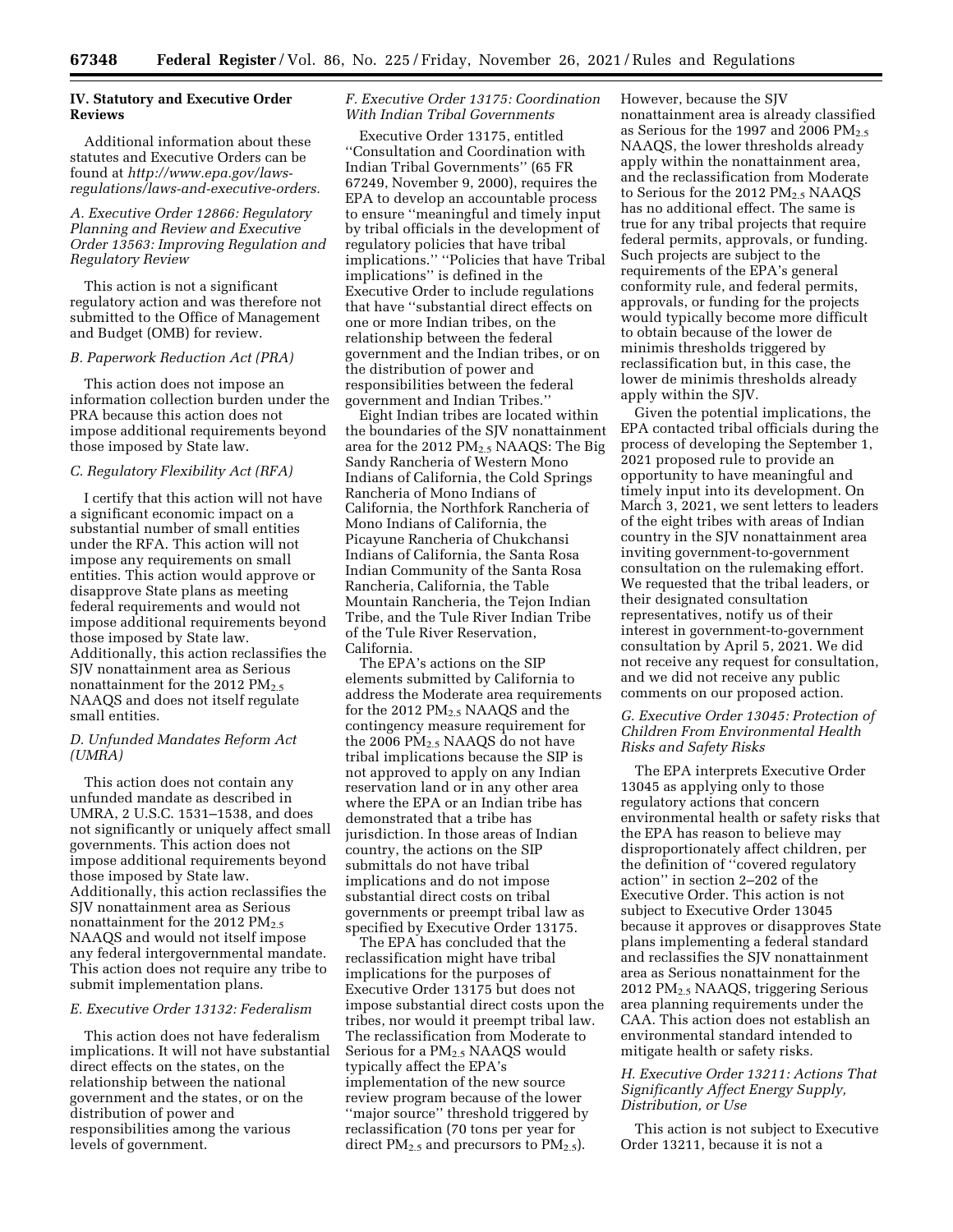significant regulatory action under Executive Order 12866.

*I. National Technology Transfer and Advancement Act (NTTAA)* 

This rulemaking does not involve technical standards.

## *J. Executive Order 12898: Federal Actions To Address Environmental Justice in Minority Populations and Low-Income Populations*

The EPA has determined that this action will not have potential disproportionately high and adverse human health or environmental effects on minority or low-income populations because they do not affect the level of protection provided to human health or the environment. This action approves or disapproves State plans implementing a federal standard and reclassifies the SJV nonattainment area as Serious nonattainment for the 2012 PM2.5 NAAQS, triggering additional Serious area planning requirements under the CAA.

#### *K. Congressional Review Act (CRA)*

The Congressional Review Act, 5 U.S.C. 801 *et seq.,* as added by the Small Business Regulatory Enforcement Fairness Act of 1996, generally provides that before a rule may take effect, the agency promulgating the rule must submit a rule report, which includes a copy of the rule, to each House of the Congress and to the Comptroller General of the United States. The EPA will submit a report containing this action and other required information to the U.S. Senate, the U.S. House of Representatives, and the Comptroller General of the United States prior to publication of the rule in the **Federal Register**. A major rule cannot take effect until 60 days after it is published in the **Federal Register**. This action is not a ''major rule'' as defined by 5 U.S.C. 804(2).

#### *L. Petitions for Judicial Review*

Under section 307(b)(1) of the Clean Air Act, petitions for judicial review of this action must be filed in the United States Court of Appeals for the appropriate circuit by January 25, 2022. Filing a petition for reconsideration by the Administrator of this final rule does not affect the finality of this rule for the purposes of judicial review nor does it extend the time within which a petition for judicial review may be filed, and shall not postpone the effectiveness of such rule or action. This action may not be challenged later in proceedings to enforce its requirements (see section 307(b)(2)).

# **List of Subjects**

#### *40 CFR Part 52*

Environmental protection, Air pollution control, Ammonia, Incorporation by reference, Intergovernmental relations, Nitrogen dioxide, Particulate matter, Reporting and recordkeeping requirements, Sulfur dioxide, Volatile organic compounds.

## *40 CFR Part 81*

Environmental protection, Air pollution control, Particulate matter.

**Authority:** 42 U.S.C. 7401 *et seq.* 

Dated: November 17, 2021.

#### **Deborah Jordan,**

*Acting Regional Administrator, Region IX.* 

For the reasons started in the preamble, the EPA amends Chapter I, title 40 of the Code of Federal Regulations as follows:

## **PART 52—APPROVAL AND PROMULGATION OF IMPLEMENTATION PLANS**

■ 1. The authority citation for part 52 continues to read as follows:

**Authority:** 42 U.S.C. 7401 *et seq.* 

#### **Subpart F—California**

■ 2. Section 52.220 is amended by adding paragraphs (c)(537)(ii)(A)(*7*) and (c)(537)(ii)(B)(*3*) and (*4*) to read as follows:

# **§ 52.220 Identification of plan—in part.**

- \* \* \* \* \*
- (c) \* \* \*
- $(537)$  \* \* \*.
- $(ii) * * * *$
- $(A) * * * *$

(*7*) ''Appendix H, RFP, Quantitative Milestones, and Contingency, 2018 Plan for the 1997, 2006, and 2012  $PM_{2.5}$ Standards, Appendix H Revised February 11, 2020'' (portions pertaining to the 2012 PM<sub>2.5</sub> NAAQS as a Moderate area, only, and excluding section H.3 (''Contingency Measures'')).

 $(B) * * * *$ 

(*3*) 2018 Plan for the 1997, 2006, and 2012 PM<sub>2.5</sub> Standards ("2018 PM<sub>2.5</sub> Plan''), adopted November 15, 2018 (portions pertaining to the 2012  $PM_{2.5}$ NAAQS as a Moderate area, only, and excluding Chapter 5 (''Demonstration of Federal Requirements for 1997  $PM_{2.5}$ Standards''), Chapter 6 (''Demonstration of Federal Requirements for 2006  $PM_{2.5}$ Standards'') and Appendix H, section H.3 (''Contingency Measures'')).

(*4*) 2016 Moderate Area Plan for the 2012 PM<sub>2.5</sub> Standard ("2016 PM<sub>2.5</sub> Plan''), adopted September 15, 2016,

excluding section 3.7 (''Contingency Measures''). \* \* \* \* \*

■ 3. Section 52.237 is amended by adding paragraphs (a)(9) and (10) to read as follows:

#### **§ 52.237 Part D disapproval.**

(a) \* \* \*

(9) The contingency measure portion of the 2016 Moderate Area Plan for the 2012 PM<sub>2.5</sub> Standard ("2016 PM<sub>2.5</sub> Plan''), adopted September 15, 2016, as modified by the 2018 Plan for the 1997, 2006, and 2012 PM<sub>2.5</sub> Standards ("2018 PM2.5 Plan''), adopted November 15, 2018, for San Joaquin Valley as a Moderate nonattainment area with respect to the 2012 PM<sub>2.5</sub> NAAQS.

(10) The contingency measure portion of the 2018 Plan for the 1997, 2006, and 2012 PM<sub>2.5</sub> Standards ("2018 PM<sub>2.5</sub> Plan''), adopted November 15, 2018, for San Joaquin Valley with respect to the 2006 PM2.5 NAAQS.

\* \* \* \* \*

■ 4. Section 52.244 is amended by revising paragraph (f) introductory text and adding paragraph (f)(2) to read as follows:

# **§ 52.244 Motor vehicle emissions budgets.**

\* \* \* \* \*

(f) Approval of the motor vehicle emissions budgets for the following PM<sub>2.5</sub> reasonable further progress or attainment SIPs will apply for transportation conformity purposes only until new budgets based on updated planning data and models have been submitted and EPA has found the budgets to be adequate for conformity purposes.

\* \* \* \* \*

\* \* \* \* \*

(2) San Joaquin Valley, for the 2012 PM2.5 NAAQS only (Year 2022 budgets only), approved December 27, 2021.

■ 5. Section 52.245 is amended by adding paragraph (f) to read as follows:

#### **§ 52.245 New Source Review rules.**

(f) Within 18 months after the effective date of the reclassification of the San Joaquin Valley nonattainment area from Moderate to Serious for the 2012 PM2.5 NAAQS, the New Source Review rules for PM2.5 for the San Joaquin Valley Unified Air Pollution Control District must be revised and submitted as a SIP revision. The rules must satisfy the requirements of sections 189(b)(3) and 189(e) and all other applicable requirements of the Clean Air Act for implementation of the 2012 PM2.5 NAAQS in nonattainment areas classified as Serious.